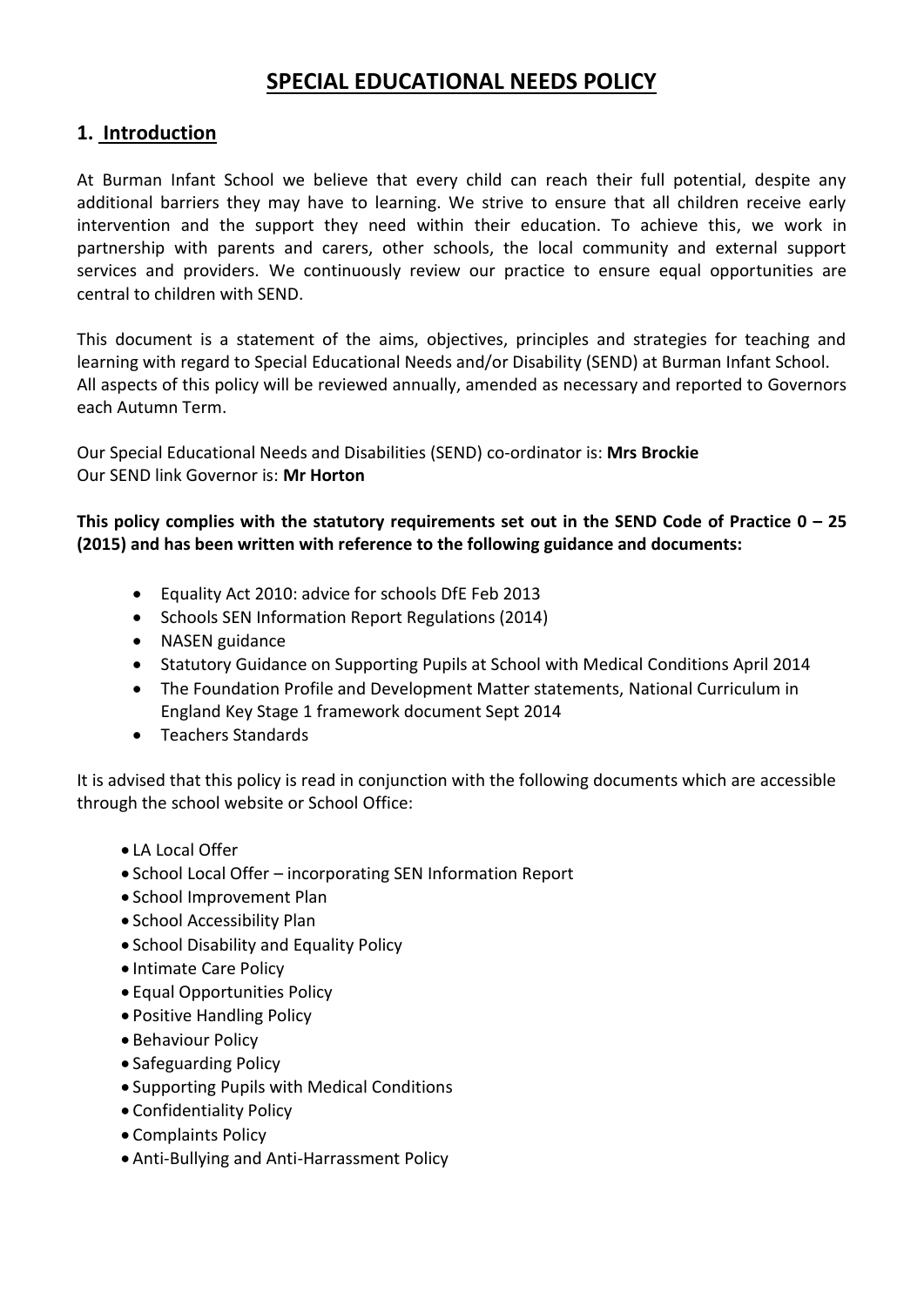# **2. Definition of Special Educational Needs and/or Disability**

A child or young person has SEN if they have a learning difficulty or disability which calls for special educational provision to be made for him or her.

A child of compulsory school age or a young person has a learning difficulty or disability if he or she:

- has a significantly greater difficulty in learning than the majority of others of the same age, or
- has a disability which prevents or hinders him or her from making use of facilities of a kind generally provided for others of the same age, in mainstream schools or mainstream post-16 institutions.

(CoP 2015)

Equality Act 2010 provides the legal definition of disability: 'a physical or mental impairment that has a substantial and long-term adverse effect on his or her ability to carry out normal day-to-day activities.'

The four broad areas of need as defined in the Code of Practice 2015 are:

- Communication and Interaction
- Cognition and Learning
- Social, Emotional and Mental Health
- Sensory and/or Physical needs

Special educational provision is provision that is different from or additional to that normally available to pupils or students of the same age, which is designed to help pupils and young people with SEN or disabilities to access the National Curriculum at school or to study at college. (CoP 2015)

# **3. Aims and Outcomes of the SEND Policy**

The aims of this policy are to ensure that:

- Every child has access to a broad and balanced curriculum which at our school is the Early Years Foundation Stage and the National Curriculum (KS1).
- Staff, Governors and Parents are aware of the school's Special Educational Needs and Disabilities provision.
- Staff record and report any concerns about children in their class to the SENCO, so that early intervention can take place and any further assessment of children's needs can commence without delay.
- There is a high level of staff expertise to meet pupil need, through well-targeted continuing professional development.
- There are reasonable adjustments for those with special educational needs and/or disability by taking action to increase access to the curriculum and the environment.
- Teachers are aware that differentiated provision must be made in their planning for special educational needs pupils in relation to their individual education plan/ needs based plan or Education, Health and Care Plan (EHCP).
- Classes are adequately resourced to support children with special needs.
- Our School work in partnership with the Local Authority and outside agencies including health professionals.
- To work in partnership with Parents/Carers and children in order to help those with SEND to make good progress, academically and personally.
- Children are included, wherever possible, in setting goals and agreeing strategies as well as monitoring and reviewing progress.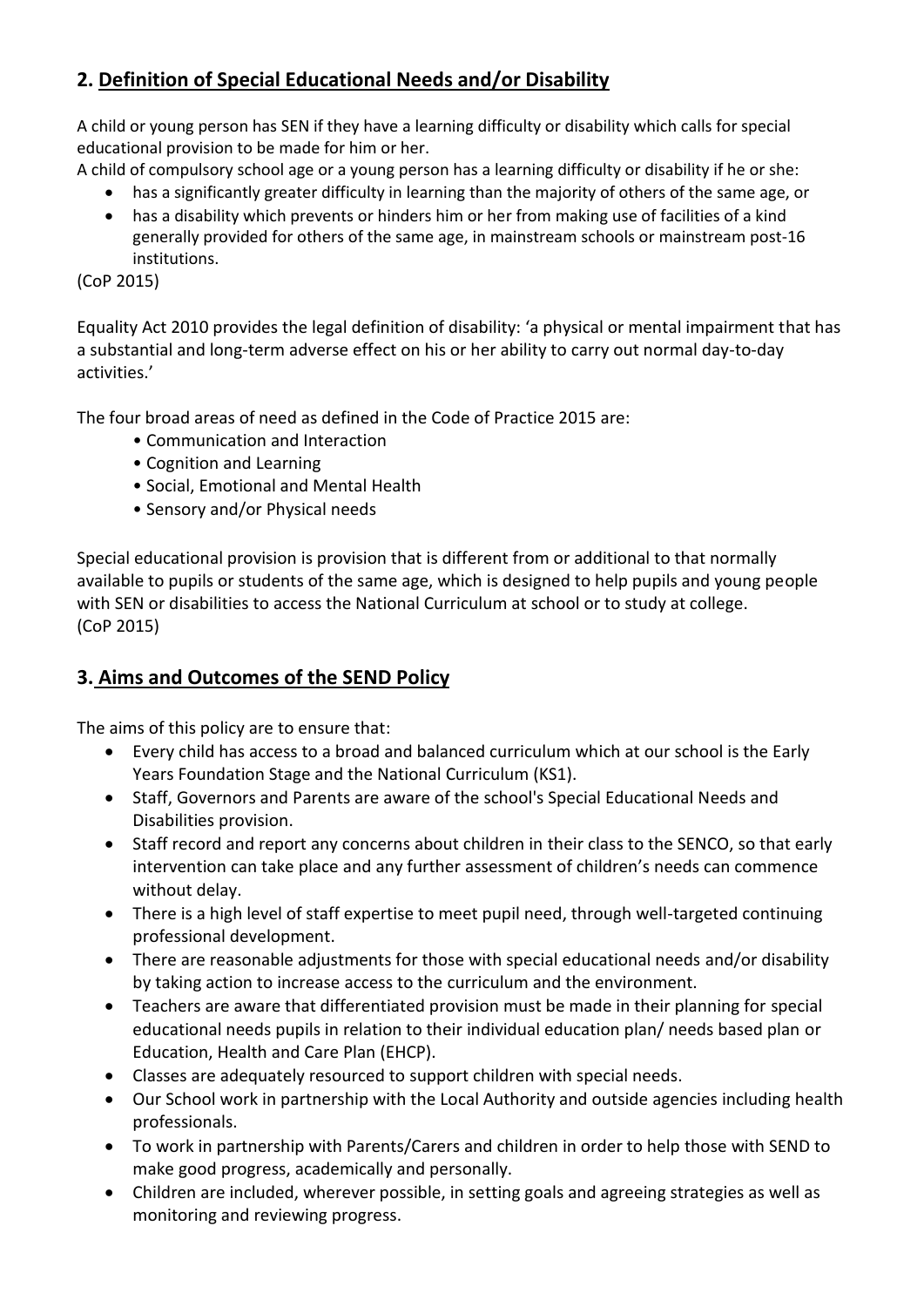# **4. SEND Provision**

Provision for the special educational needs of children is the joint responsibility of all those who work with them; class teachers, the Special Education Needs Coordinator (SENCO), teaching assistants, Headteacher and outside agencies (Education Psychologist, Medical Officer, Advisory Services of the Local Education Authority).

Our SEN support takes the form of a four-part cycle – **Assess, Plan, Do, Review** (CoP 2015) through which decisions and actions are revisited, refined and revised with a growing understanding of the child's needs and how best to support each child in making good progress. This is known as the graduated approach. It draws on more detailed approaches, more frequent review and more specialist expertise in successive cycles in order to match interventions to the SEN of each child. This information is formalised in an Individual Education Plan (IEP) or Needs Based Plan. Where a child does not have a physical or a learning disability but has other needs that may impact upon their learning such a SEMH need, a One Page Profile could be a more appropriate form of support.

Occasionally, children do require more significant support where a difficulty in any of the four broad areas of learning is significantly impacting their education. In these instances the school may request an Education, Health and Care (EHC) assessment. This involves gathering advice from parents and relevant professionals about the child's:

- Educational, health and care needs:
- Desired outcomes;
- Special Educational, Health and care provision that may be required to meet identified needs and achieve desired outcomes.

These reports are sent to the Local Authority who consider the request for the EHC assessment. Following assessment an EHC Plan (EHCP) may be written, however if the assessment does not meet the criteria then parents are invited to meet with the Local Authority SEND Officer to discuss other options.

The Education Health Care Plan details the child's special educational needs as well as the aims and nature of the provision. This is a legal document and offers yearly reviews.

- This system attempts to extend a child's opportunities to gain full access to the curriculum through:
- Improved communication shared vocabulary, joint discussions, common understanding;
- Closer parental involvement parents involved at every stage, if possible;
- Collective decision making each decision involving key professionals and parents;
- Early intervention a preventative approach, taking early action before a problem escalates;
- Specialist provision children with an EHCP have the right to explore alternative or specialist provision if they believe an alternative setting would be more beneficial;
- Equality access to provision for all pupils based on an objective assessment of their needs;
- Greater accountability clear identification of strengths, the extent of need and strategies already tried.

It is important to understand that pupils with physical disabilities or medical needs do not necessarily have a learning disability and therefore will not have special educational needs or require an IEP. If they require special arrangements for their physical or medical needs these will be formalised on a Care Plan (CP). The Care plan may be written by or in conjunction with a medical or social professionals. This plan will be reviewed annually or sooner if appropriate.

Every effort is made to accommodate and integrate any child who may have specific physical difficulties so they may not be fundamentally disadvantaged from their peers. We are committed at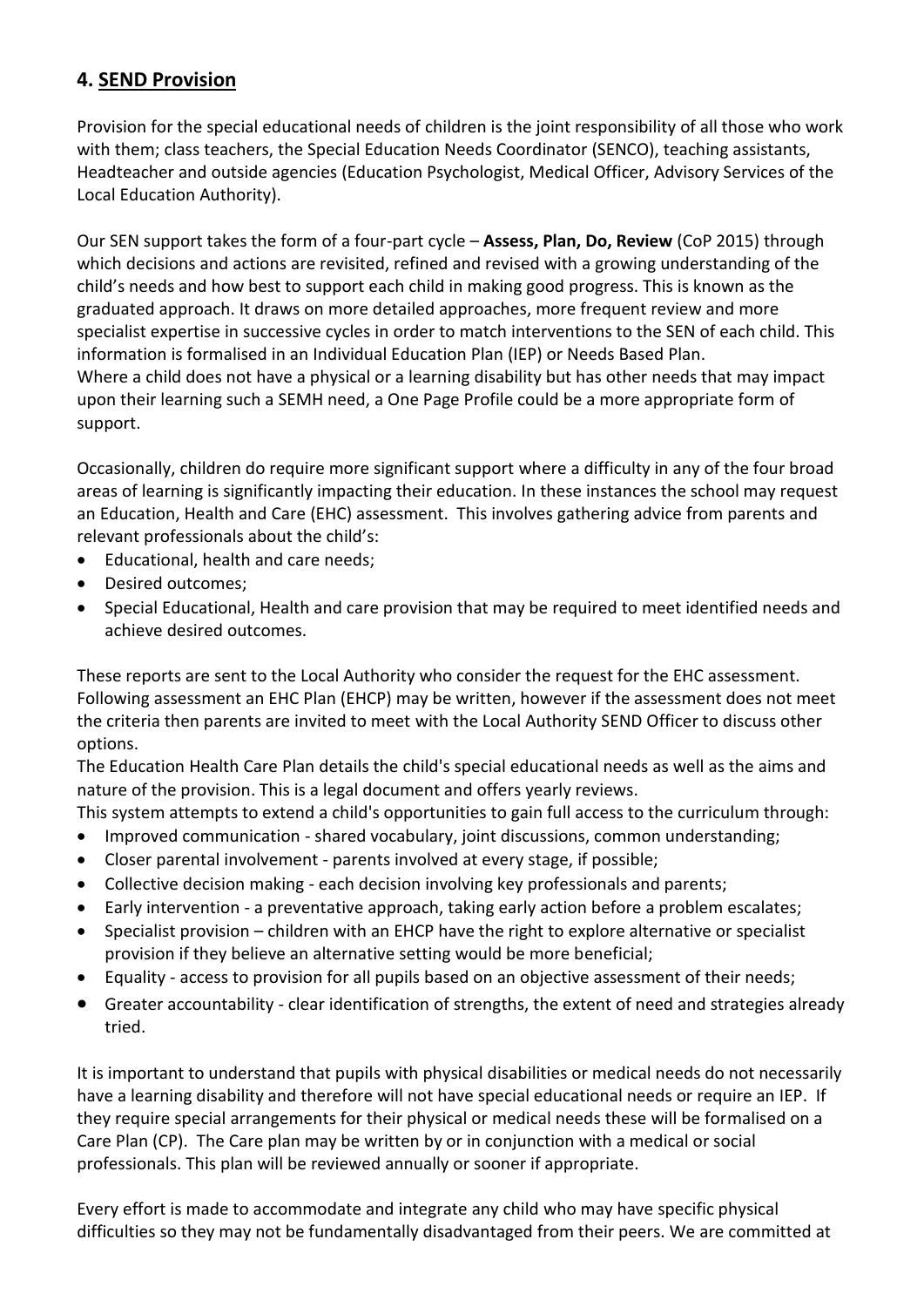Burman to improving access to the physical environment of our school (as part of a rolling programme, budget linked) see 'Equal Access and Disability Act' document.

Several staff hold First Aid certificates (with regular training updates) and all staff are trained annually in the use of epi-pens and inhalers.

# **5. Access to the Curriculum**

Access to a broad and balanced curriculum, including the provisions of the National Curriculum will be provided for all pupils with SEND. This may mean finding ways of meeting the child's needs by extending the time taken to reach attainment levels, breaking down targets into smaller steps and setting individualised objectives for pupils in different National Curriculum areas through appropriate support.

Teachers use a range of teaching and learning strategies to meet children's special educational needs. Lessons have clear learning objectives and steps for success; work is differentiated appropriately and assessment is used to inform the next stage of learning.

A child's IEP uses a 'small steps' approach to break down the identified barriers to a child's learning. This may focus on only a small area of the curriculum but will enable the child to make further progress in their learning throughout the curriculum e.g. a phonics based target to support reading will enable a child to better access all subjects, where reading is a required skill. The IEP also provides strategies to be applied at school and home, as well as independent strategies for the child where appropriate. By breaking down barriers into small steps and targets, we ensure that children experience success, are able to take ownership of their learning and build self-esteem.

If it is required that children are withdrawn from their class for support, the timetable is organised so that their entitlement to a full curriculum is maintained. For example, those receiving support in language work will be withdrawn at a time when similar activities are being followed by the rest of their class group. Alternatively, if Assembly times are used for intervention groups, this will not take place every day so that children still experience whole school assemblies on a regular basis. We support children in a manner that acknowledges their entitlement to share and enjoy the same learning experiences as their peers, whilst also being supported in a way that is purposeful to their individual needs. Wherever possible, we support the Inclusion Policy. There are times, however, when to maximise learning we support children in small groups, or with one-to-one work.

# **6. Equal Opportunities and Inclusion**

Through all subjects we ensure that the School meets the needs of all - taking account of gender, ethnicity, culture, religion, language, sexual orientation, age, ability, disability and social circumstances.

Through appropriate curricular provision, we respect the fact that children:

- have different educational and behavioural needs
- have different aspirations
- require different support and strategies for learning
- acquire, assimilate and communicate information at different rates and in a variety of ways
- need a range of different teaching approaches and experiences

The Social and Emotional needs of our children are met through our whole school culture of nurture and celebrating individuals as well as our collective community. This is reinforced through whole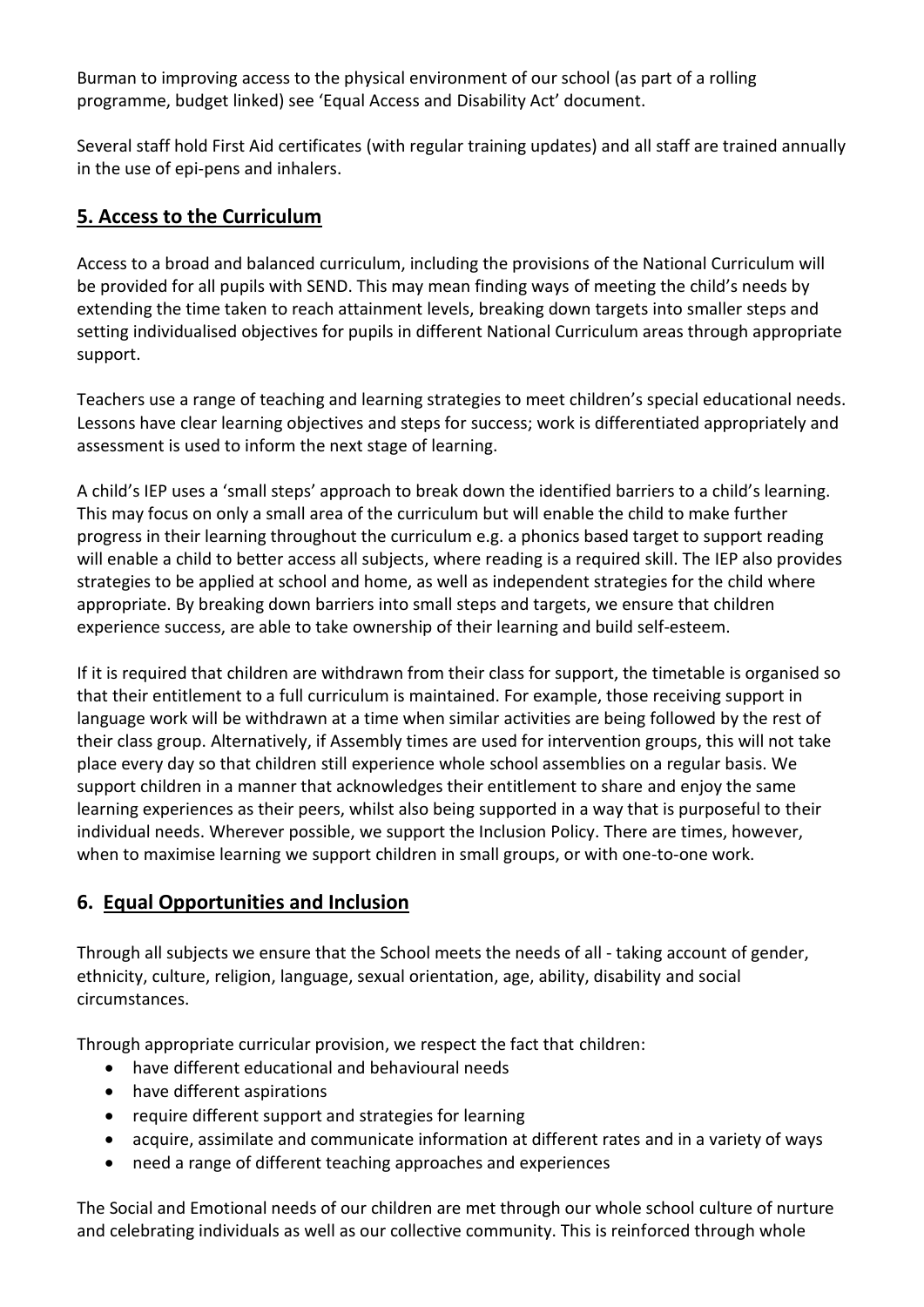school and Key Stage assemblies, the JIGSAW PSHE curriculum, regular Circle Time and specialised intervention programmes to meet the needs of small groups and individuals. We aim to mitigate the risk of bullying to all pupils but pay close regard to all vulnerable learners.

Additional guidance can be found in our Bullying and Equal Opportunities Policies.

# **7. Identification, Assessment, Monitoring and Review Procedures**

Effective identification, assessment and record keeping is essential for children with SEND in order to:

- ensure continuity of response during times of transition across classes or Key Stages
- provide the school with information about areas where the curriculum or teaching approaches may be creating a barrier to learning for some children
- ensure parents are involved as early as possible
- work together with Parents/Carers and provide guidance on suitable strategies that will help them to support their child's learning at home

Class teachers and support staff make regular assessments of progress for all children. Children making less than expected progress will be identified. Less than expected progress can be characterised by progress taking into account pupils age and circumstances:

- **EXTE:** is significantly slower than that of their peers starting from the same baseline
- **•** begins to make slower progress than in previous terms
- a widening attainment gap between the child and their peers
- **If the progress in areas other than attainment e.g. social or emotional needs.**

When any concern is initially noticed it is the responsibility of the class teacher to take steps to address the issue. Burman staff provide 'Quality First' teaching for all pupils – pupils are only identified as SEN if they do not make adequate progress once adjustments have been made within class (Wave One) and the child has taken part in specific intervention (Wave Two). The initial concern will be raised with the SENCO through identifying this on the 'Whole Class Concerns' sheet which is collected termly or sooner if needed. Actions and outcomes should also be recorded in order to monitor progress and identify next steps.

At the initial concerns stage the Class Teacher:

- ensures Quality First Teaching is being used to make reasonable adjustments to support the child in class
- includes the child in appropriate intervention groups
- asks the child's parents about any health or physical problems which may affect the child's learning e.g. sight, hearing
- involves the SENCO, providing them with as much information as possible concerning the learning difficulty, which may include baseline assessments or test results
- continues to observe the child's behaviour and progress, recording as much information as possible

If the child continues to make less than expected progress the Class Teacher:

- liaises with the child's parents and the SENCO to plan and implement an Individual Education Plan (IEP)
- ensures that the IEP focuses on a maximum of five targets and records strategies that are additional to or different from the normal differentiated curriculum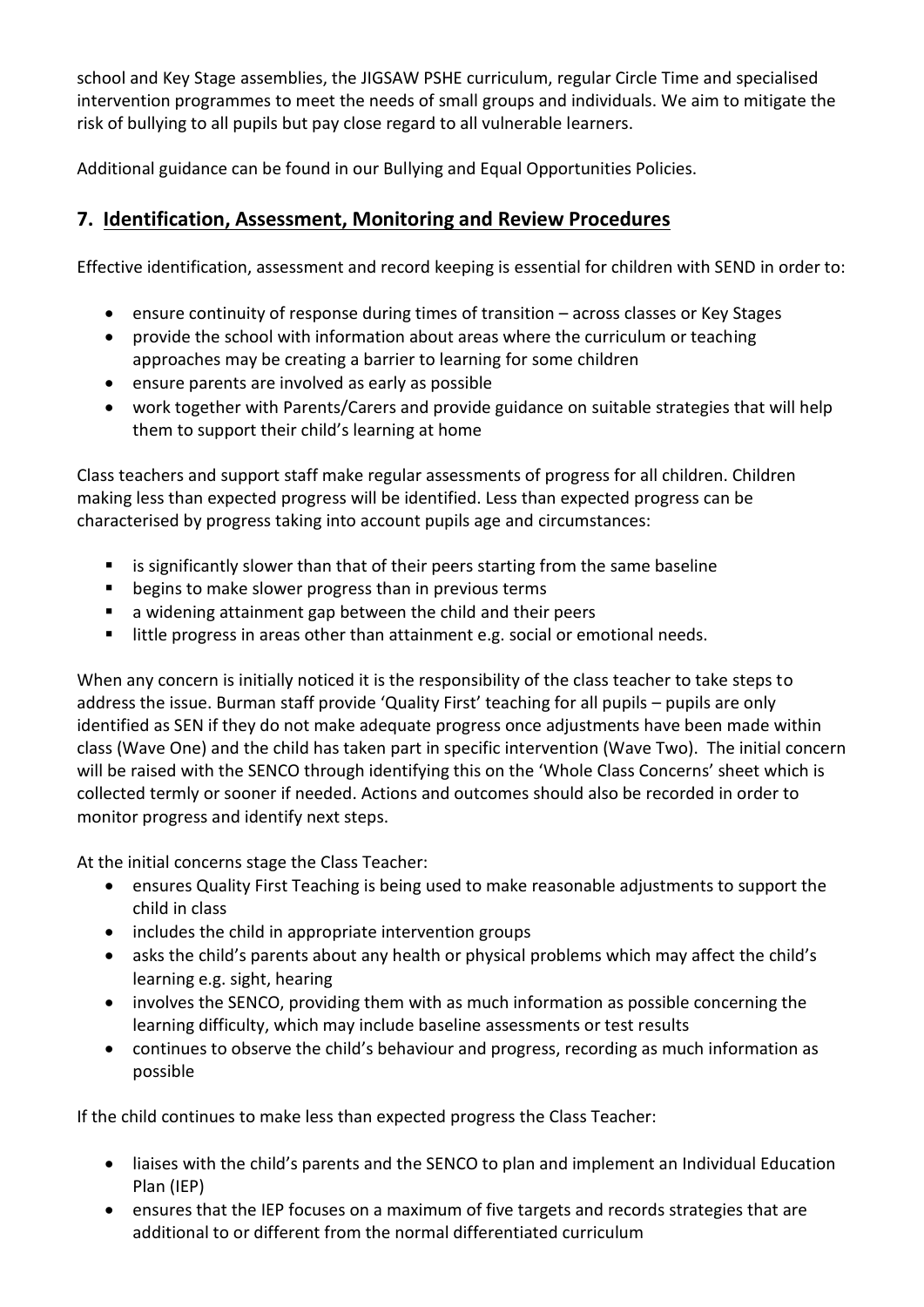• Informs all other staff working in the class of the child's individual targets and how best to support them

The SENCO:

- ensures that the parents are fully informed and are in agreement
- collects all known information about the child, including any new relevant information from the Parents
- liaises with outside agencies to arrange appropriate assessments, referrals or gain advice
- decides with the child's teacher and Parents on the targets for the IEP and the strategies to be employed at home and school
- arranges review meetings once a term, to monitor the progress of the child (involving the key people who have been working with the child)
- makes sure that the child's parents are aware of any relevant Parent support services

Throughout the SEN journey the SENCO:

- continues to make sure that the Parents are still completely involved and informed about their child's IEP
- ensures that all relevant records and additional information are up to date and are available for all professionals
- continues to liaise with the Solihull Inclusion Support Service (SISS) and others to enable appropriate advice and support is given to both Parents and Teachers
- continues to work with other appropriate external Agencies e.g. OT, SALT, Education Psychology
- arranges a termly review of the IEP, involving all the professionals who have been working with the child
- collates all stake holders personalised views; child, parent, staff, Headteacher and outside agencies

Early identification is vital. The Class Teacher will discuss any concerns with Parents/Carers at the earliest opportunity and may request some initial actions e.g. hearing or sight test. The sharing of initial concerns does not mean the child will be placed on the SEN Register. Initial strategies and/or intervention groups will be put in place and concerns revisited before deciding on next steps. To assist in the early identification of children who may have special educational needs we use the following approaches;

- informal observations by Class Teachers and classroom assistants in a wide variety of situations
- observations carried out by the SENCO
- informal and formal assessments carried out by the Class Teacher in line with existing school practices
- parental information shared during home visits, informal discussions, Parent Evenings
- health information from Health Visitors and medical professionals
- baseline assessments on school entry
- data at the end of Nursery and each school year
- National Curriculum assessments
- information from previous schools or settings
- observations and/or diagnostic tests carried out by external agencies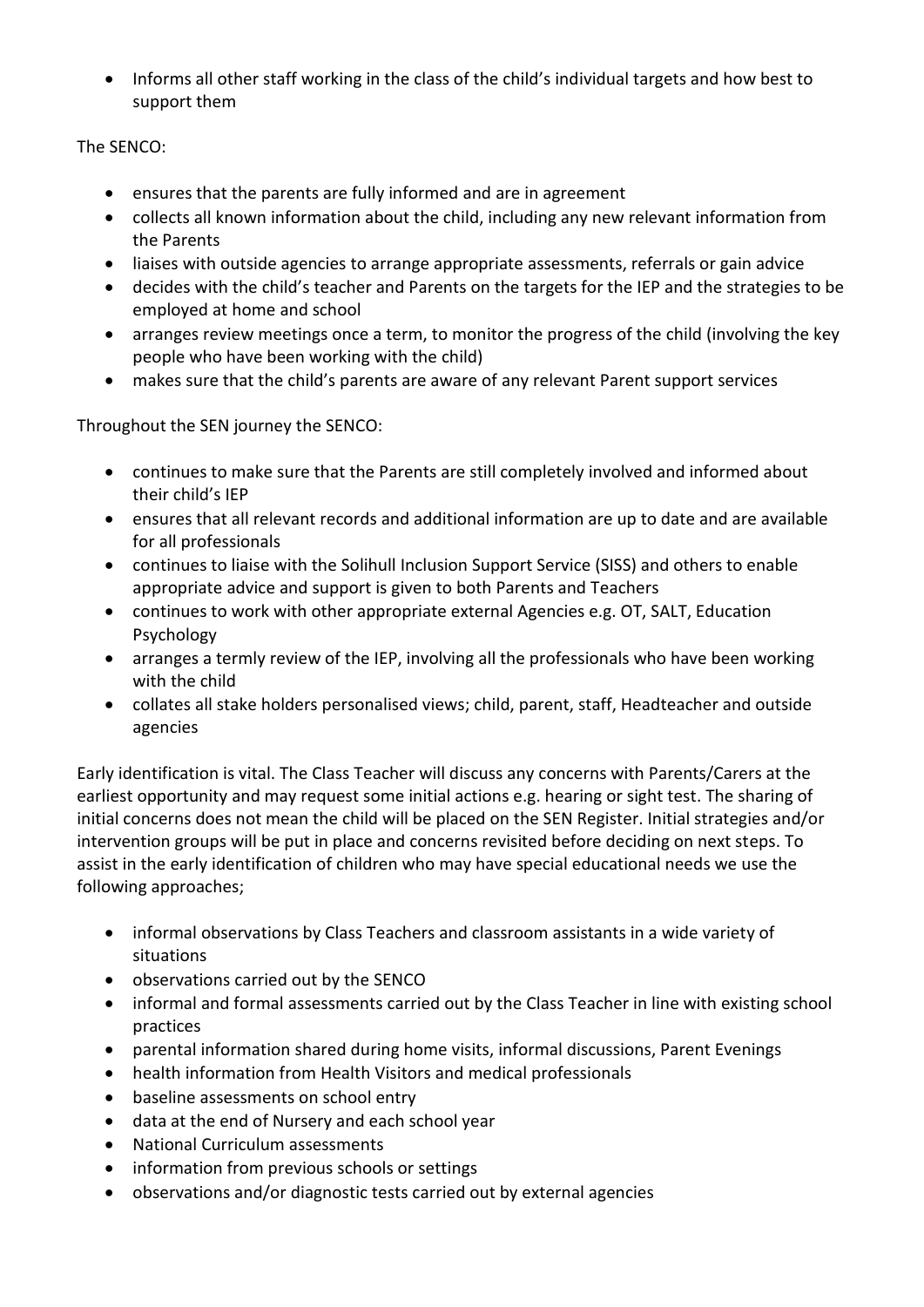In addition, summative assessments are also undertaken;

### **Foundation Stage**

- Nursery Baseline
- Reception Baseline
- Foundation Profile
- Phonics assessments using Letters and Sounds
- Reading Keywords

### **Key Stage 1**

- Termly data for Reading, Writing and Maths
- Y1 Phonics Screening Test
- Y2 SATs

# **8. Roles and Responsibilities**

Provision for children with Special Educational Needs and/or Disability is a matter for the school as a whole. The Governing Body, the Headteacher, SENCO, and all members of the staff, teaching and non-teaching, have important responsibilities. The Class Teacher, Head Teacher and SENCO will decide if the pupil has SEND needs and if they are identified the child will be added to the SEND register. All children's progress and attainment are evaluated throughout the three terms as a whole school by Class Teachers, Head Teacher and SENCO.

### **The Governing Body**

*"*ensure that a pupil with special educational needs joins in the activities of the school together with pupils who do not have special educational needs, so far as is reasonably practical and compatible with the child receiving the special educational provision their learning needs call for and the efficient education of pupils with whom they are educated and the efficient use of resources".

SEND Code of Practice, 2015

The Governing Body, with the support of the Headteacher, is responsible for the strategic development of SEN provision. It takes account of National and LA developments, children's attainments/needs, financial resources and staff training and development needs when formulating School Improvement Plans.

At Burman Infant School, the Governing Body has a nominated Governor to carry out its duties and responsibilities towards all pupils with special educational needs.

### **The Headteacher**

At Burman Infant School the Headteacher:

- works in close partnership with the school's SENCO and ensures that the Governing Body is fully informed;
- attends annual reviews of EHCPs if appropriate;
- authorises referrals for pupils to the LA for Statutory Assessment;
- where appropriate liaises with parents of SEN children;
- liaises with external agencies where necessary.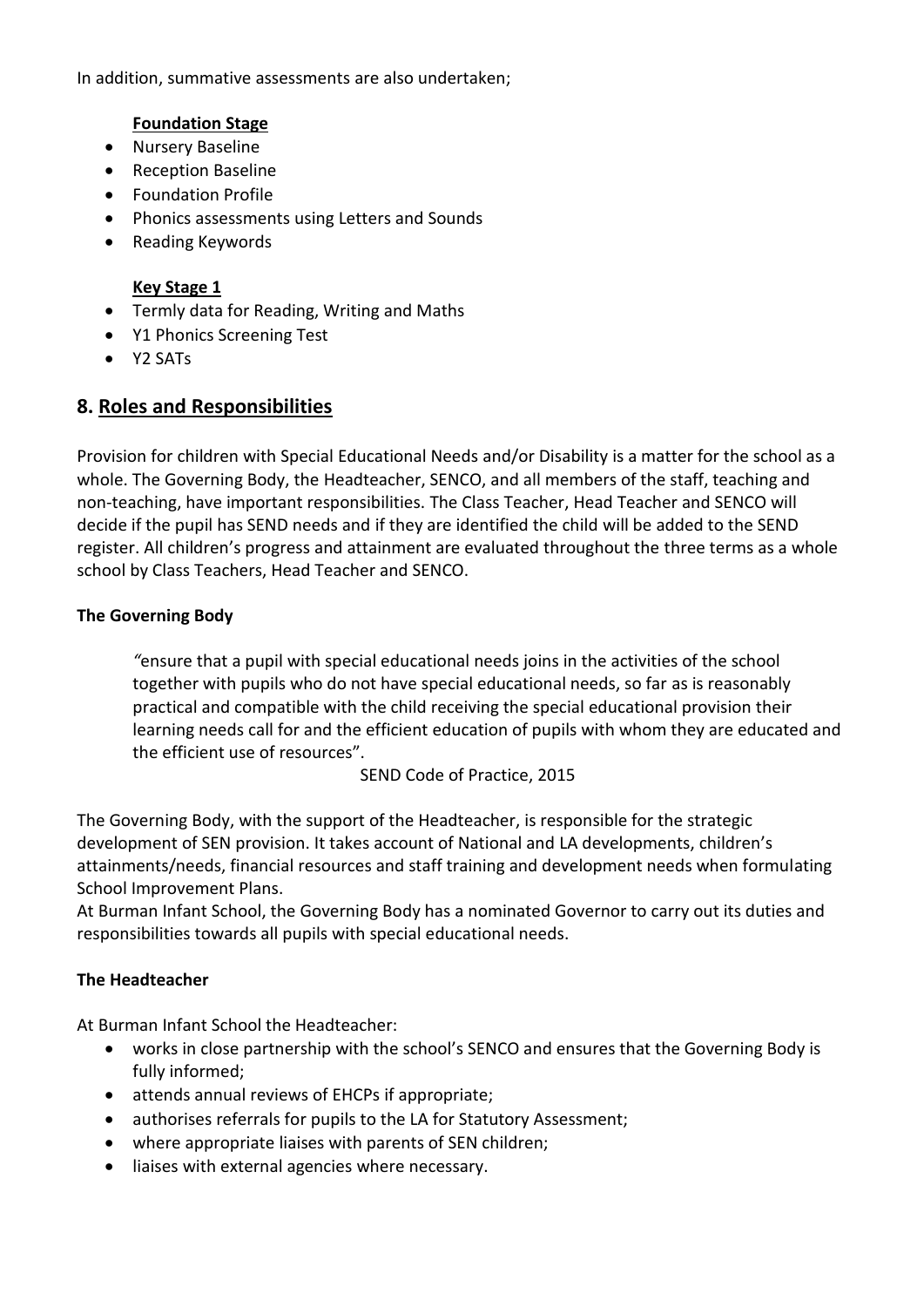## **The Role of the Special Educational Needs Co-ordinator (SENCO)**

At Burman Infant School the role of the Special Educational Needs Co-ordinator (SENCO) is to:

- manage the day- to- day operation of the policy
- co-ordinate the provision for and manage the responses to children's special needs
- monitor all children for concerns regarding Special Educational needs termly/regularly
- support and advise colleagues
- contribute to and manage the records of all children with special educational needs
- complete the documentation required by outside agencies and the LA
- ensure that staff have copies of all the relevant documentation for children in their class with SEND
- act as the link with Parents including supporting learning at home, strategies and resources
- audit and maintain resources and a range of teaching materials to enable appropriate provision to be made
- liaise with external agencies including the LA's support and educational psychology services, health and social services, and voluntary bodies
- monitor and evaluate the special educational needs provision and report to the governing body
- manage a range of resources, human and material, linked to children with SEND
- contribute to the in-service training of staff

## **The Role of the Class Teacher**

" All teachers are teachers of Special Educational Needs children" (CoP, 2015).

When any concern is initially noted it is the responsibility of the Class Teacher to take steps to address the issue. Burman Staff provide 'Quality First Teaching' for all children – they are only identified as SEN if they do not make adequate progress once adjustments have been made within class (Wave One) and when the child has taken part in specific intervention (Wave Two). The initial concern will be raised with the SENCO through identifying this on the 'Whole Class Concerns' sheet which is collected termly or raised sooner where appropriate. Actions and outcomes should also be recorded in order to monitor progress and identify next steps.

The Class Teacher;

- implements the School's SEN Policy
- identifies children with potential SEN
- monitors, reviews and evaluates progress against targets set on the IEP
- differentiates in planning and selects appropriates resources
- motivates and builds self-esteem
- informs and works in partnership with Parents/Carers
- liaises with the SENCO or Headteacher where appropriate
- keeps relevant records/assessment information in an SEN File
- ensures Teaching Assistants are fully informed of targets for children with Special Educational Needs and how they should support each child in working towards them
- ensures other adults working with the child e.g. lunchtime supervisors, are aware of any needs that may affect them or need to be considered during this time

## **The Role of the Subject Co-ordinator**

The Subject Co-ordinator

• implements the School's SEN policy;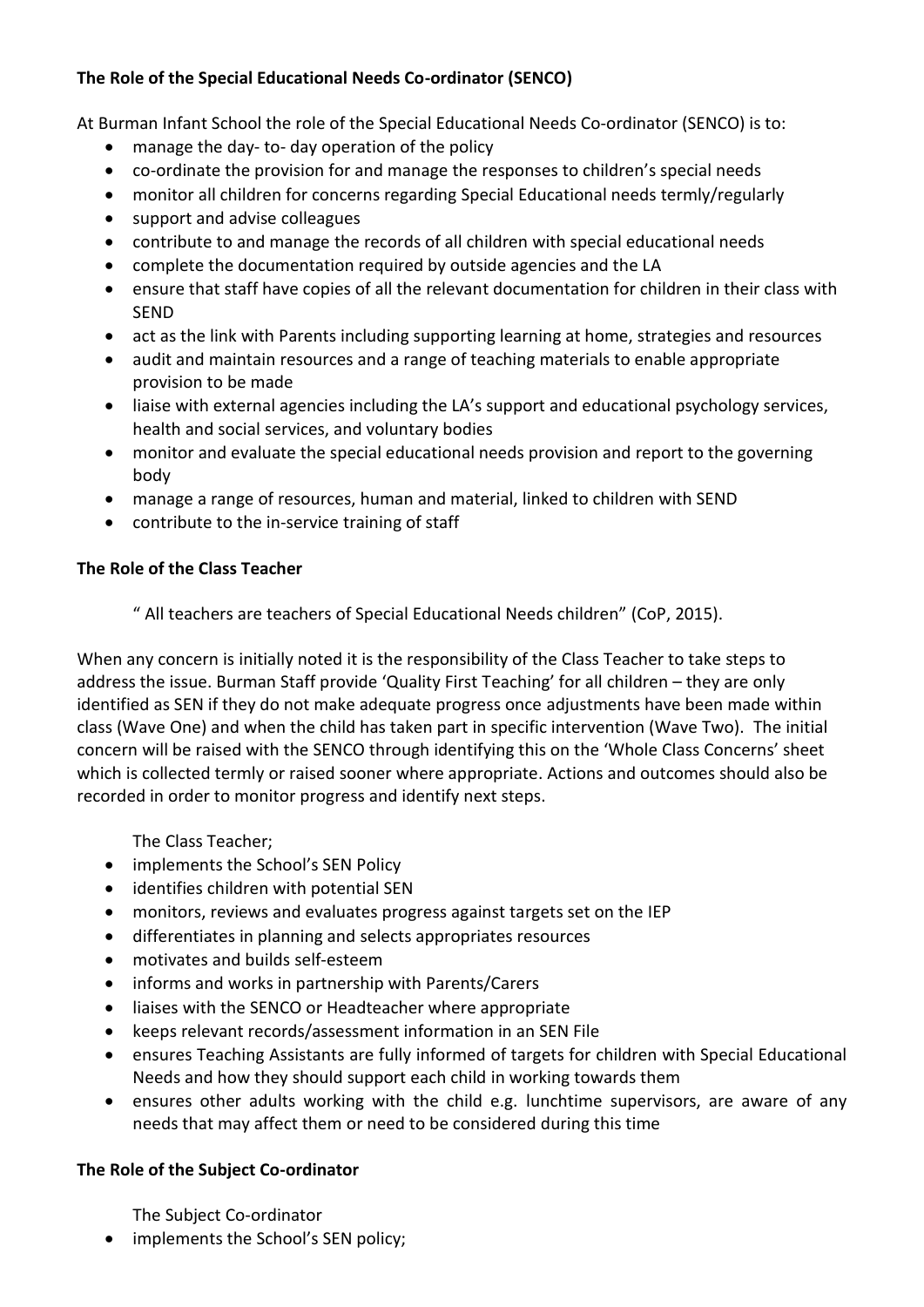- includes consideration of children with SEN when formulating or revising their subject policy, emphasising accessibility for all children through schemes of work which meet the full range of children's abilities and needs;
- support Class Teachers with teaching strategies and assessment approaches and resources;
- support year groups with medium term planning and differentiation;
- identify Key Learning Objectives from Nursery –Year 2 (progression stages in core subjects);
- audit materials to ensure multi-sensory resources are available to support the learning of children with Special Educational Needs in their subject.

#### **The Role of the Teaching Assistant**

The Teaching Assistant

- implements the School's SEN Policy
- works in partnership with the Teacher to identify needs and set targets
- knows how to support children with SEN to work towards their individual targets
- reviews and evaluates progress with the Teacher to inform short-term planning
- records observations of behaviour and approaches to learning
- supports specific children both individually or in group activities
- supports the emotional, social and behavioural development of children with Special Educational Needs encouraging confidence and self-esteem

The assessment of children reflects as far as possible their participation in the whole curriculum of the School. The Class Teacher and the SENCO can break down the assessment into smaller steps to aid progress and provide detailed and accurate indicators.

The SENCO works closely with the teachers and parents to plan an appropriate programme of intervention and support.

### **The Role of Parents**

Parents are seen as partners with unique knowledge and information about their children. At all stages of the SEN journey, the School keeps Parents fully informed and involved, seeking permission for any referral or assessment through an outside agency. We take account of the wishes, feelings and knowledge of Parents at all stages. We encourage Parents to make an active contribution to their child's education.

We have meetings each term to share the progress of children with Special Educational Needs with their Parents. We inform the Parents of any progress made regarding outside intervention, assessment or referral, and we share the process of decision-making by providing clear information relating to the education of children with Special Educational Needs and the pathway/s they are on.

Parents have the opportunity to be involved at all stages of the process and are consulted about their child. They are encouraged to help and support the work of the School by encouraging their children and following the strategies for home identified in the IEP.

Partnership plays a key role in enabling children and young people with SEND to achieve their potential. Parents hold key information and have knowledge and experience to contribute to the shared view of a child's needs. All parents of children with special educational needs will be treated as partners and be given support to play an active and valued role in their child's education. They will be encouraged to contribute to the assessment of their needs, through the review process.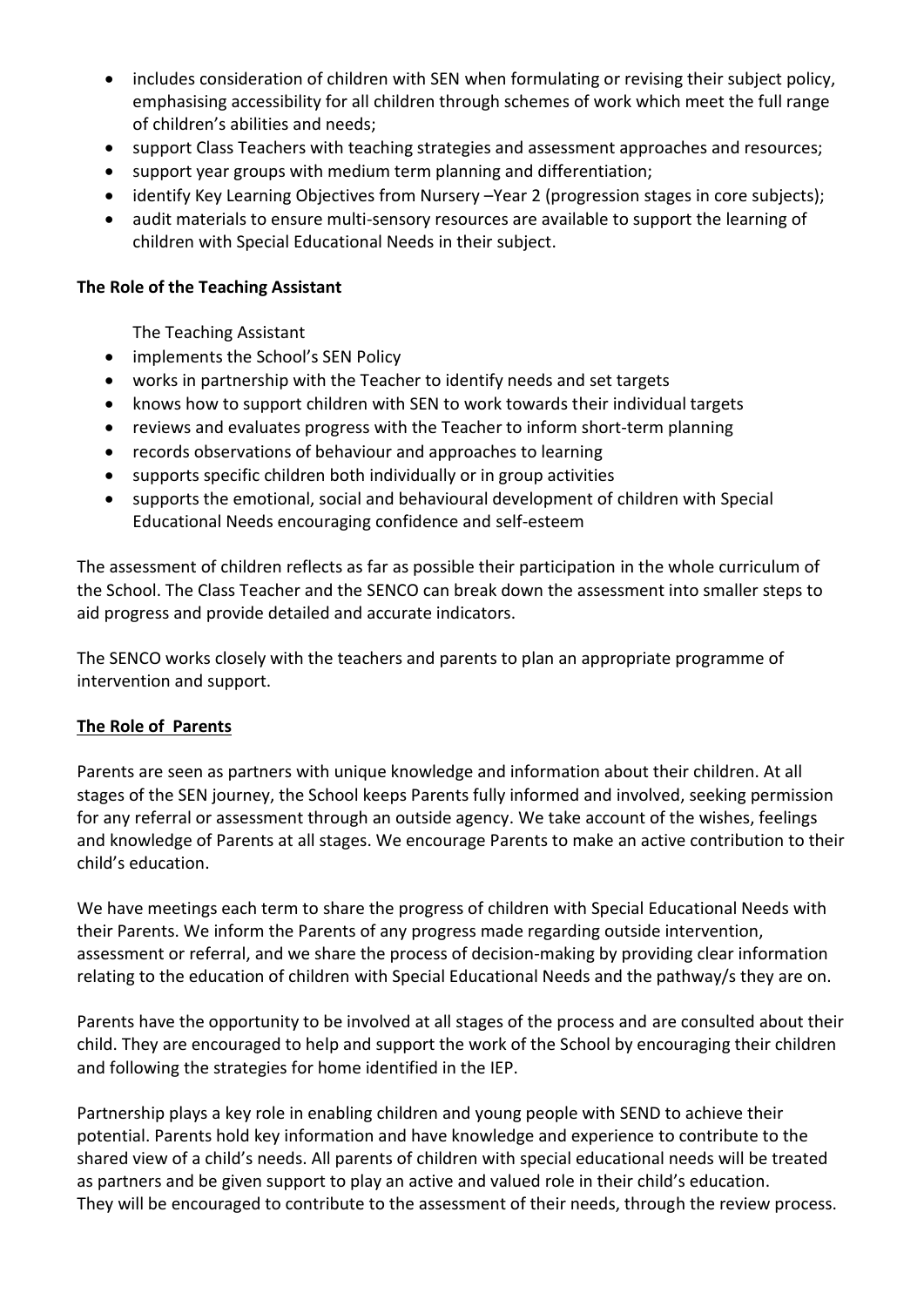- Parents and Staff will keep each other fully informed on any issues pertaining to the child's educational progress
- Parents and Staff will have high expectations for the child
- Parents are expected to attend reviews with Teachers and the SENCO to discuss their child's progress and the way forward.

Parents can contact the SENCO through the School Office at any time and the SENCO will respond to any queries or offer the appropriate support as soon as possible. This may be during the SENCO's allotted SENCO time.

The Local Authority Local Offer (http://socialsolihull.org.uk/localoffer/) and Burman SEND Local Offer, incorporating the SEN Information Report, are accessible through the school website. Parents are encouraged to contact Support Agencies, SENCO and Child and Family Support Workers are able to signpost various parent support groups e.g. SASSI.

Burman follows the Local Authority's Admission Policy. Admission arrangements can be found at <http://www.solihull.gov.uk/admissions>

# **9. Training and resources**.

The Headteacher and SENCO will plan appropriate training and development for all staff. All teachers and support staff undertake induction and receive a copy of our Staff Handbook on taking up a post and this includes a meeting with the SENCO to explain the systems and structures in place around the school's SEND provision and practice.

Meetings are held with the SENCO and all staff in September to discuss the needs of individual pupils. The SENCO attends the LA SENCO Network meetings in order to keep up to date with local and national updates in SEND. The SENCO will attend relevant courses regarding Special Educational Needs and will feedback to the staff, lead Staff Meetings and provide INSET as appropriate. SEN Support Assistants will attend courses and disseminate information as appropriate. Class Teachers are able to attend SEND courses as part of their CPD.

# **10. Intervention**

It is anticipated that children with SEND will have their needs met through

- additional resources or specialist equipment
- differentiated/personalised lesson planning and teaching methods
- adapted learning materials
- Some group or individual support, which may involve small groups of children being withdrawn to work with Teachers, Teaching Assistants or Learning Support Assistants on specialised programmes
- For some children, additional adult support may be provided within the classroom, managed by the Class Teacher and SENCO
- additional support to access the school environment
- adaptions to assessment materials or delivery of assessments

Outside agencies may become involved if the child:

- Continues working at levels substantially below that expected of children of a similar age
- Continues to have difficulty in developing literacy and mathematical skills
- Has emotional or social difficulties which regularly and substantially compromise the child's own learning or that of the class group
- Has sensory or physical needs and requires additional specialist equipment or regular advice or visits by a specialist service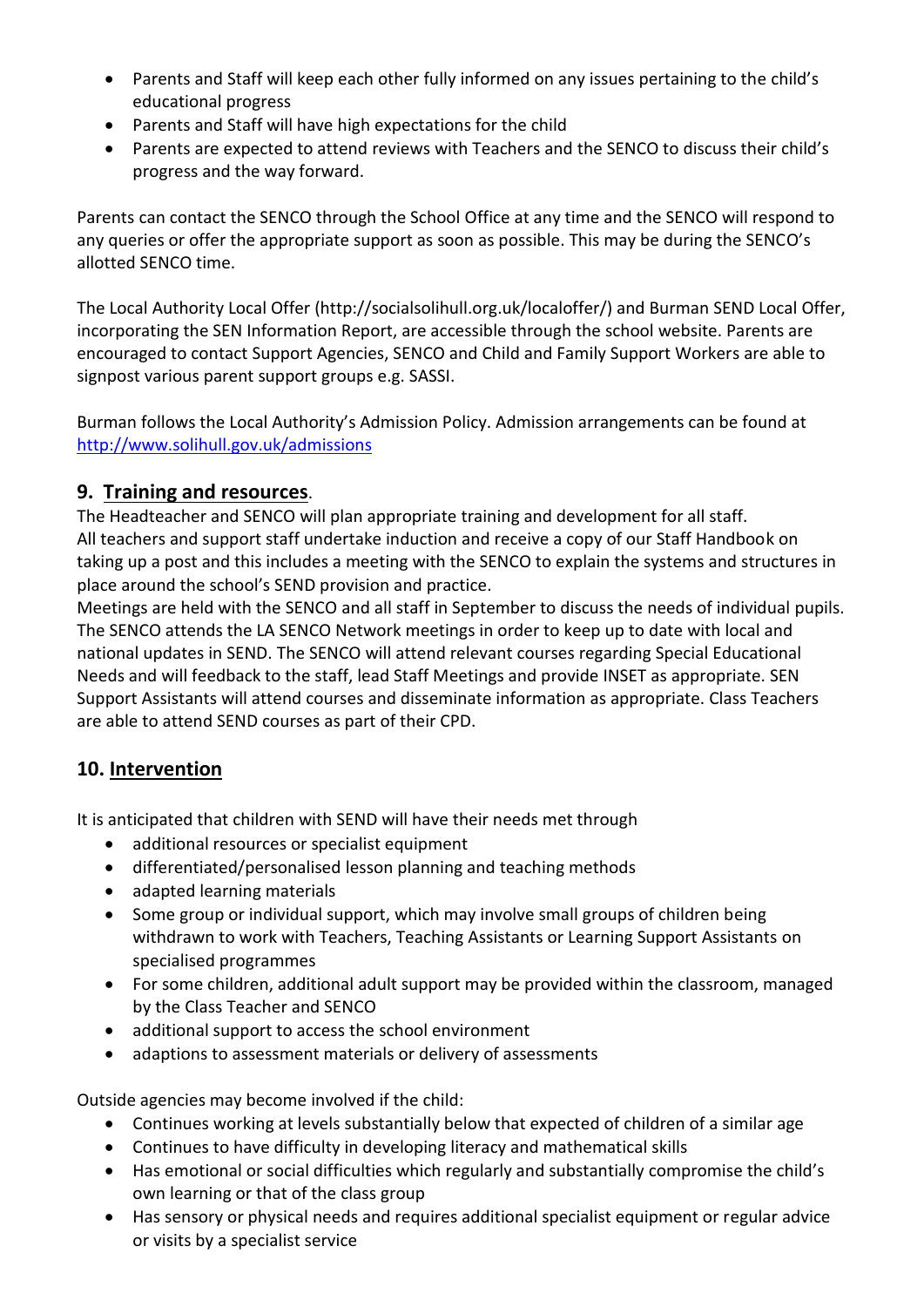Has on-going communication or interaction difficulties that impede the development of social relationships and cause substantial barriers to learning

# **11. School Request for a Education, Health and Care Plan (EHCP)**

If a child's learning remains a significant cause for concern and the child continues to experience significant barriers to learning and makes very little if any progress despite the Quality First Teaching and Wave Two intervention programmes, then the Parents or the School may request the Local Authority (LA) to make an assessment for an Education and Health Care Plan.

If the request for assessment is refused or deferred, a new IEP is drawn up by the SENCO, reviewing the interventions and strategies that have taken place and to put into place strategies and interventions advised by the external assessment.

When a request is made by the School to the Local Authority, the LA will be given information about the child's progress over time and will also receive documentation in relation to the child's special educational needs and any other action taken to support those needs. Evidence required for assessment includes a wide spectrum of academic, social, emotional and health factors spanning over at least two terms of Assess, Plan, Do, Review using the 'My Plan' document.

The evidence will include:

- All previous Individual Education Plans and targets for the child
- Records of regular reviews and their outcomes
- Views of the Parents
- Records of the child's health and medical history where appropriate
- Curriculum attainment and progress
- Observations and assessments, for example from an Advisory Specialist Support Teacher

### **Statutory Assessment**

- This process proceeds when the LA is satisfied that the child's needs are significant and/or complex; and may call for resources which cannot "reasonably be provided" within the budgets of mainstream schools
- This process is the means of access to additional resources which may sometimes be an additional adult

The Educational, Health and Care Plan details the provision required to meet a child's needs, short term and long term targets, together with the monitoring and reviewing arrangements with all parties concerned.

## **12. Reviews**

Reviews are a more formal aspect of the monitoring process. There are two types of review:

- Annual review for children with Education, Health and Care Plans;
- School based reviews of IEPs or Needs Based Plans

Annual reviews for children with Education, Health and Care Plans are a statutory requirement and follow the LA procedures. These involve a review of the EHCP, the provision and its effectiveness, progress reports from parents, school staff and all external agencies involved with the child. Annual Reviews are organised by the SENCO.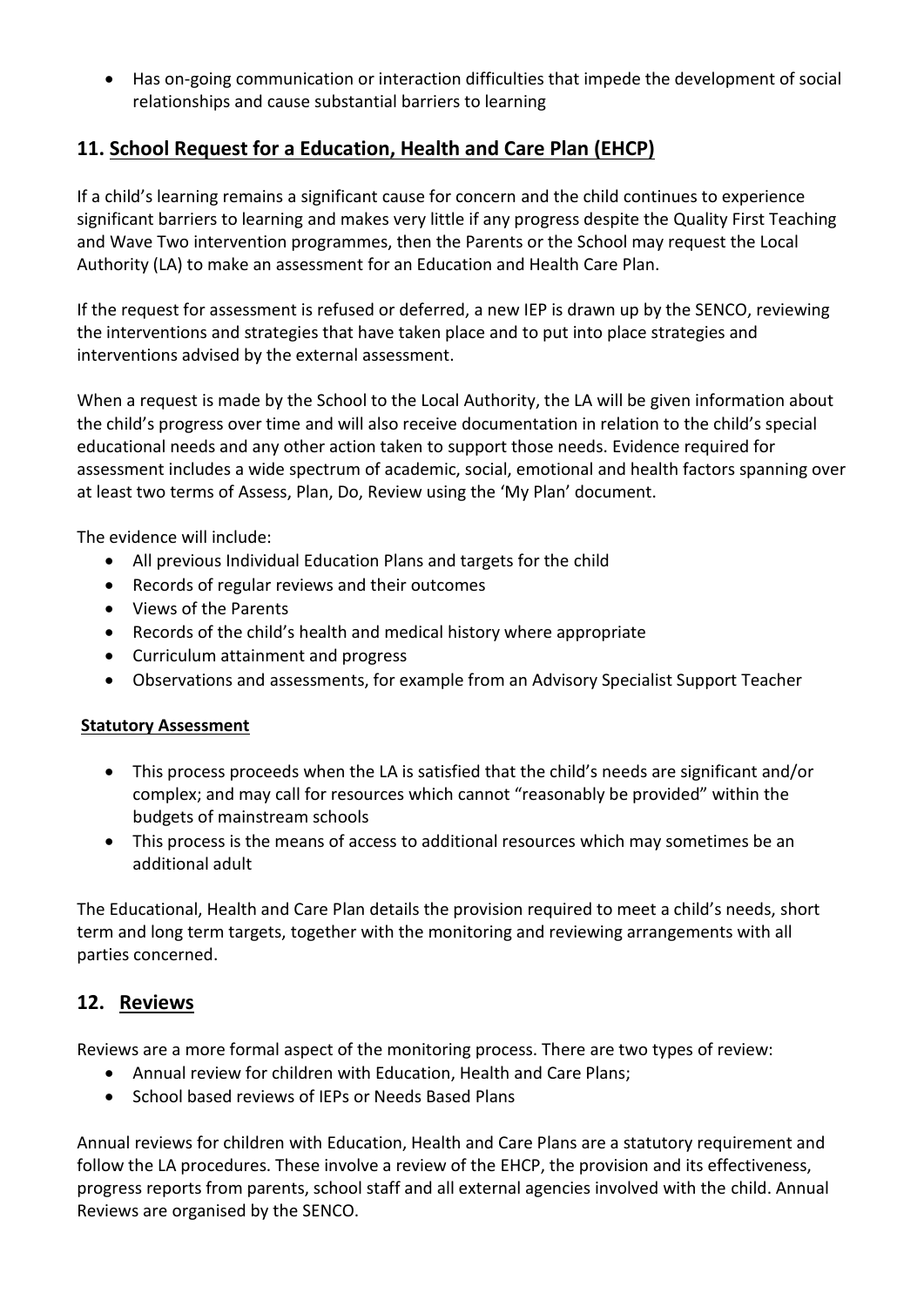Copies of the amended EHCP and all paperwork related to the annual review are distributed to everyone invited, whether they attend or not.

The agenda for the meeting includes:

- progress since the last Annual Review
- change of needs (personal and curriculum)
- change of provision
- amendment of EHCP
- transition plan (if applicable)
- assessment

In addition to the formal Annual Review, additional reviews take place termly to monitor progress towards short-term targets.

Reviews for IEPs are held termly and may form part of the Parents Evening meetings. Progress is reviewed and follow-up action agreed and recorded. A new IEP may be written or the current one amended. If there is a serious concern about progress then the Headteacher may be involved.

We use 'family friendly' school proformas for our IEPS and involve the child as much as possible in an age appropriate way. Throughout all reviews our aims are to make procedures as supportive as possible to parents with a focus on progress, achievement and self-esteem for the child.

## **Removal from the SEN Register**

The Headteacher, Class Teacher and SENCO consider the progress and attainment levels of all children, termly. Alongside this they look at the 'whole child' in relation to learning in all areas of the curriculum, attendance, home circumstances and if there are any medical needs which may continue to impact on learning.

If a child with SEN has made significant progress and has reached expected levels of attainment or levels of attainment matching their peers, then this is discussed with parents/carers.

With agreement the child is then taken off the SEN register but is closely monitored with a view to returning the child to the register if it seen as necessary. The child will still receive Quality First Teaching including differentiated work and in-class strategies but this will no longer be different or more than that of other children in the class.

As part of transition the next Class Teacher or Key Stage are informed that the child has been on the SEN register previously.

# **13. Arrangements for Dealing with Complaints**

The procedure for dealing with complaints will follow the Governors Policy on Complaints, a copy of which is available in school. All complaints will be dealt with as quickly and efficiently as possible and settled within a period, which is reasonable in the circumstances.

# **14. Criteria for Monitoring the Policy**

The SENCO and the Headteacher hold regular meetings to review the work of the school in this area. The named Governor with responsibility for SEN will be informed of the SEN profile of needs and actions taken.